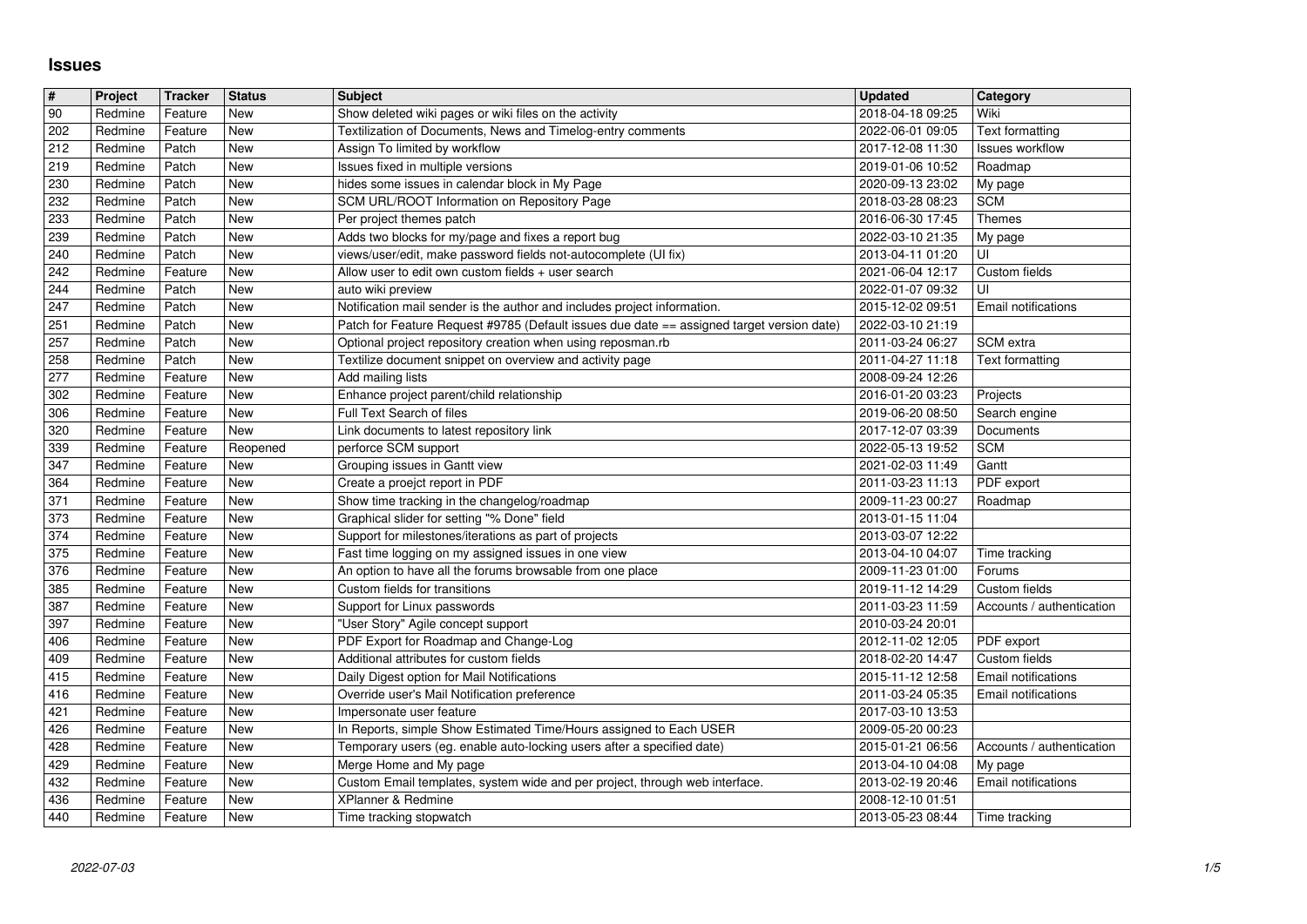| $\overline{\mathbf{H}}$ | Project            | <b>Tracker</b>     | <b>Status</b>          | <b>Subject</b>                                                                               | <b>Updated</b>                       | Category                               |
|-------------------------|--------------------|--------------------|------------------------|----------------------------------------------------------------------------------------------|--------------------------------------|----------------------------------------|
| 449<br>460              | Redmine<br>Redmine | Feature<br>Feature | Reopened<br>New        | Keyboard shortcuts<br>better mercurial integration with hgweb                                | 2020-09-04 21:26<br>2011-03-24 07:26 | UI<br>SCM extra                        |
| 466                     | Redmine            | Feature            | New                    | Add Contact database for all Redime site                                                     | 2012-10-30 18:10                     |                                        |
| 470<br>471              | Redmine<br>Redmine | Feature<br>Feature | New<br>New             | Wiki to Documentation publishing<br>Gantt chart upload/download                              | 2010-04-28 14:00<br>2010-10-03 15:13 | Gantt                                  |
| 473                     | Redmine            | Feature            | Reopened               | Custom reports                                                                               | 2021-05-30 17:17                     | Issues                                 |
| 474                     | Redmine<br>Redmine | Feature<br>Feature | New<br>New             | Status grouping<br>Wiki: Support categories tagging and autolisting                          | 2013-01-12 18:04<br>2012-12-05 03:02 | <b>Issues workflow</b><br>Wiki         |
| 480<br>487              | Redmine            | Feature            | New                    | Add Categories to Files                                                                      | 2016-10-11 10:04                     | Files                                  |
| 498                     | Redmine            | Feature            | New                    | Different size limits for forums and files                                                   | 2011-03-24 05:39                     | Attachments                            |
| 502<br>506              | Redmine<br>Redmine | Feature<br>Feature | <b>New</b><br>New      | Alternate way of adding files to projects<br>Add reports to top menu                         | 2016-08-28 06:44<br>2016-09-12 20:15 | Attachments                            |
| 513                     | Redmine            | Feature            | New                    | Different behavior for deployments or users with only one project                            | 2010-06-18 23:29                     |                                        |
| 521                     | Redmine            | Feature            | New                    | Add preference to auto-reassign back to author on resolve or feedback                        | 2017-09-25 06:19                     | <b>Issues workflow</b>                 |
| 535<br>537              | Redmine<br>Redmine | Feature<br>Feature | New<br>New             | Adding a Note before sending out an Email<br>To Do Lists via Ajax                            | 2019-02-10 01:38<br>2013-09-13 02:58 | Email notifications                    |
| 539                     | Redmine            | Feature            | New                    | Repository browser per Project Version.                                                      | 2011-01-02 11:52                     | <b>SCM</b>                             |
| 542<br>547              | Redmine<br>Redmine | Feature<br>Feature | New<br>New             | Redmine automated backup/restore<br>Access to non existing pages directly for the wiki       | 2012-05-17 05:47<br>2011-03-29 14:14 | Administration<br>Wiki                 |
| 550                     | Redmine            | Feature            | Reopened               | Function to export whole wiki                                                                | 2015-06-03 01:18                     | Wiki                                   |
| 552                     | Redmine            | Feature            | New                    | Document categories on a per project basis and support sub categories                        | 2011-10-31 11:43                     | Documents                              |
| 553<br>559              | Redmine<br>Redmine | Feature<br>Feature | New<br>New             | Capistrano Recipes<br><b>Workflow Enhancements</b>                                           | 2016-09-12 20:18<br>2020-11-11 10:50 | <b>Issues workflow</b>                 |
| 561                     | Redmine            | Feature            | New                    | Invites                                                                                      | 2011-07-13 18:26                     |                                        |
| 566                     | Redmine            | Feature            | New                    | A possible script or plugin to generate subversion compatible authz permission file?         | 2011-03-24 07:39                     | <b>SCM</b> extra                       |
| 573<br>574              | Redmine<br>Redmine | Feature<br>Feature | New<br>New             | Spend time and Activity enhancement<br>Add "My issues" to main menu                          | 2016-05-29 14:16<br>2020-03-16 10:16 | Time tracking<br>UI                    |
| 592                     | Redmine            | Feature            | New                    | User Wiki Page                                                                               | 2016-05-10 23:04                     | Wiki                                   |
| 617<br>640              | Redmine<br>Redmine | Feature<br>Patch   | Reopened<br><b>New</b> | wiki: thoughts of WYSIWYG<br>When choosing assignee, automatically switch status to Assigned | 2013-12-03 10:47<br>2013-04-30 10:48 | <b>Plugin Request</b><br><b>Issues</b> |
| 643                     | Redmine            | Feature            | New                    | Issue description templates                                                                  | 2020-06-03 10:31                     | Issues                                 |
| 654                     | Redmine            | Feature            | New                    | The i18n of the help                                                                         | 2010-08-20 11:04                     | Translations                           |
| 656<br>664              | Redmine<br>Redmine | Feature<br>Feature | New<br>New             | Roadmap with wiki page<br>User can choose what page he want's to be Start page               | 2013-12-17 20:44<br>2022-03-11 03:13 | Wiki<br>UI                             |
| 666                     | Redmine            | Feature            | New                    | Alow for custom filters for e-mail notifications                                             | 2013-03-18 16:40                     | Email notifications                    |
| 668                     | Redmine            | Defect             | New                    | Date input fields don't respect date format settings                                         | 2019-12-05 11:43                     | UI                                     |
| 675<br>680              | Redmine<br>Redmine | Feature<br>Feature | New<br>New             | Anti-spam or captcha for issues<br>free text ticket filter                                   | 2018-08-26 10:45<br>2016-09-13 07:04 | Issues<br>Issues filter                |
| 682                     | Redmine            | Feature            | <b>New</b>             | Create a new issue based of a forum message                                                  | 2011-03-24 05:43                     | <b>Issues</b>                          |
| 683<br>684              | Redmine<br>Redmine | Feature<br>Patch   | New<br>New             | Cross project reporting<br>Add journal count on issues list                                  | 2012-10-27 23:04<br>2020-02-20 01:12 | <b>Issues list</b>                     |
| 688                     | Redmine            | Feature            | Reopened               | Allow the same email for two accounts                                                        | 2016-04-29 17:19                     | Accounts / authentication              |
|                         |                    |                    |                        |                                                                                              |                                      |                                        |
|                         |                    |                    |                        |                                                                                              |                                      |                                        |
|                         |                    |                    |                        |                                                                                              |                                      |                                        |
|                         |                    |                    |                        |                                                                                              |                                      |                                        |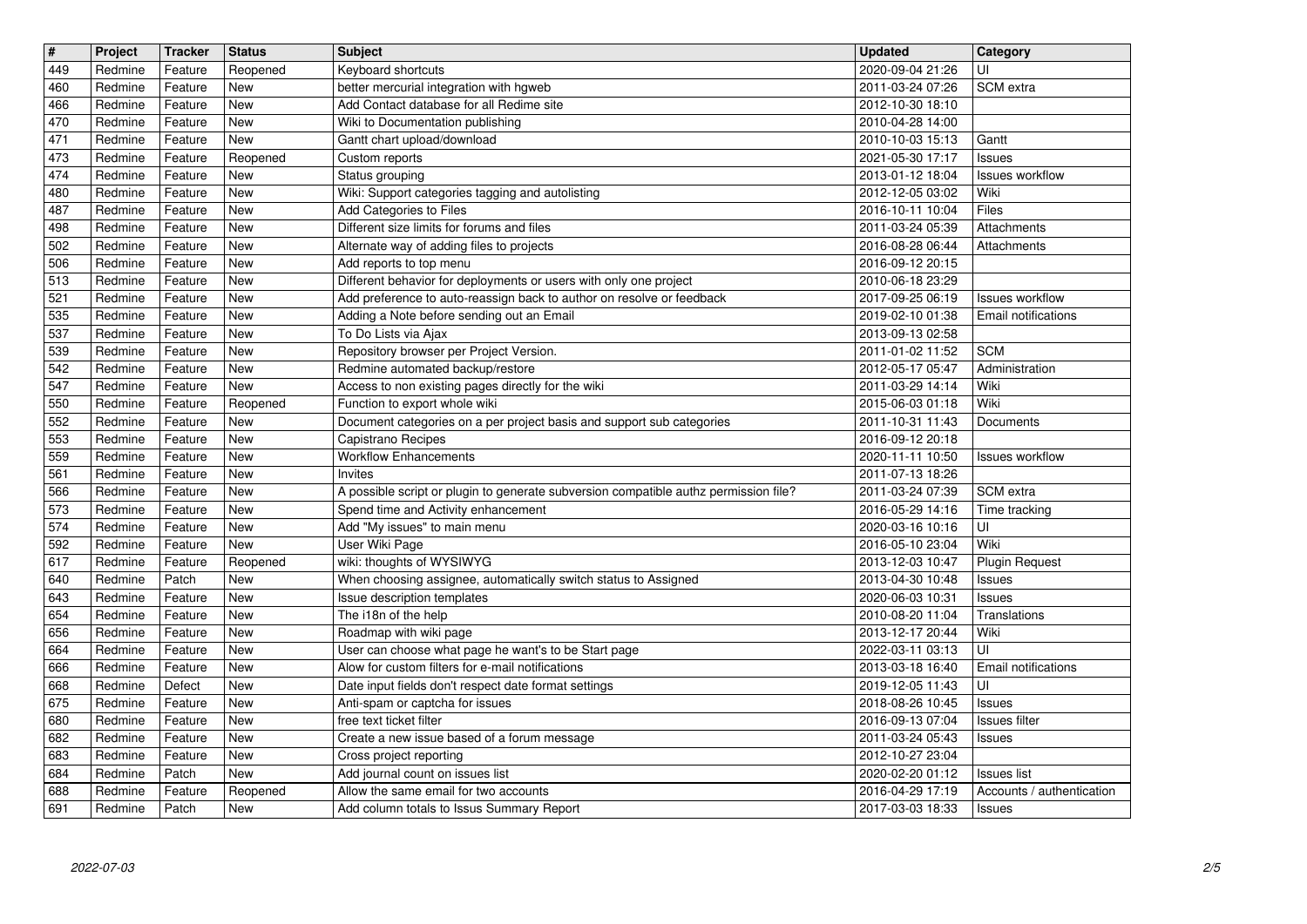| $\sqrt{t}$   | Project            | <b>Tracker</b>     | <b>Status</b>    | <b>Subject</b>                                                                                                             | <b>Updated</b>                       | Category                            |
|--------------|--------------------|--------------------|------------------|----------------------------------------------------------------------------------------------------------------------------|--------------------------------------|-------------------------------------|
| 705<br>721   | Redmine<br>Redmine | Feature<br>Feature | New<br>New       | Wiki links on field names<br>Custom navigation menu items                                                                  | 2013-03-18 21:04<br>2016-09-13 03:57 | UI<br>UI                            |
| 722          | Redmine            | Feature            | New              | Increased flexibility for top (redmine home / project overview) pages                                                      | 2016-09-12 21:05                     | UI                                  |
| 724<br>729   | Redmine<br>Redmine | Feature<br>Feature | New<br>New       | change "versions" to "milestones"<br>Issues: (semi-)inline issue editing                                                   | 2018-09-19 16:29<br>2013-03-18 21:08 | <b>Issues</b><br>UI                 |
| 732          | Redmine            | Feature            | New              | Bulk copy & move selected issues                                                                                           | 2013-06-13 20:29                     | Issues                              |
| 736          | Redmine            | Feature            | New              | documents - directories and versions                                                                                       | 2012-10-22 18:15                     | Documents                           |
| 742<br>785   | Redmine<br>Redmine | Feature<br>Feature | New<br>New       | improved admin page navigation<br>(R)Doc interface                                                                         | 2012-10-27 22:59<br>2016-09-13 04:19 | UI<br>Documentation                 |
| 805          | Redmine            | Feature            | New              | Allow projects view to be sorted by activity                                                                               | 2013-03-18 20:59                     | UI                                  |
| 806<br>811   | Redmine<br>Redmine | Feature<br>Patch   | New<br>New       | Have wiki links display linked page title<br>Username validation - allow spaces                                            | 2010-06-01 13:15<br>2015-01-08 15:28 | Wiki<br>Accounts / authentication   |
| 833          | Redmine            | Feature            | New              | Who's online                                                                                                               | 2016-10-23 20:42                     | Accounts / authentication           |
| 836          | Redmine            | Feature            | New<br>New       | "New Issues" component for "My Page"                                                                                       | 2011-03-29 14:23                     | My page                             |
| 850<br>858   | Redmine<br>Redmine | Feature<br>Feature | New              | Per-project role permissions<br>Create Team tickets                                                                        | 2017-01-14 12:21<br>2012-11-16 11:07 | Permissions and roles<br>Issues     |
| 861          | Redmine            | Feature            | New              | Allow administrator to hide all emails                                                                                     | 2014-06-07 09:45                     | Administration                      |
| 877<br>902   | Redmine<br>Redmine | Feature<br>Feature | New<br>New       | ability to vary the units used to track time<br>Report / Member Load Report per Project by Period                          | 2010-03-22 21:25<br>2010-08-26 00:34 | Projects                            |
| 908          | Redmine            | Feature            | New              | Add global News                                                                                                            | 2011-06-30 14:43                     | News                                |
| 911<br>926   | Redmine<br>Redmine | Feature<br>Feature | New<br>New       | Add A "Notify These Members" Option In Forum Posts<br>user picture (as in the TYPO3 version)?                              | 2013-03-18 20:58<br>2011-03-29 14:34 | Forums<br>Accounts / authentication |
| 938          | Redmine            | Feature            | New              | Add default Activity value per user                                                                                        | 2018-08-11 15:13                     | Time tracking                       |
| 940<br>946   | Redmine<br>Redmine | Feature<br>Feature | New<br>New       | RADIUS authentication support<br>Configurable Per-Project Text on New Issue Screen                                         | 2015-01-12 22:35<br>2013-04-10 15:03 | Accounts / authentication           |
| 951          | Redmine            | Feature            | New              | Import Versions/Milestones from delimited file                                                                             | 2016-09-12 20:42                     | Importers                           |
| 952          | Redmine            | Feature            | New              | Update % to be programatic not arbitrary                                                                                   | 2010-10-25 16:59                     | Issues                              |
| 959<br>964   | Redmine<br>Redmine | Feature<br>Feature | New<br>New       | Add navigation for the concept of going "back" from where you came<br>Global Forums-overview                               | 2012-10-30 21:10<br>2012-12-21 20:26 | UI<br>Forums                        |
| 973          | Redmine            | Feature            | <b>New</b>       | Assign different status sets and workflows for separate projects                                                           | 2021-06-10 09:49                     | Issues workflow                     |
| 978<br>980   | Redmine<br>Redmine | Feature<br>Defect  | New<br>New       | Different trackers on different projects?<br>"For all projects" custom queries                                             | 2013-03-26 16:00<br>2020-12-10 14:01 | <b>Issues</b>                       |
| 982          | Redmine            | Feature            | New              | option to set secure flag on session and autologin cookie                                                                  | 2011-03-29 14:12                     | Accounts / authentication           |
| 987<br>989   | Redmine<br>Redmine | Patch<br>Patch     | New<br>New       | Create relation for new issue<br>Migration task from Bugzilla                                                              | 2022-01-19 08:29<br>2012-01-09 13:43 | UI<br>Importers                     |
| 991          | Redmine            | Feature            | New              | Document versioning                                                                                                        | 2014-06-22 02:09                     | Documents                           |
| 1008         | Redmine            | Patch              | New              | redmine: migrate_from_trac doesn't work when multibyte characters are used in trac.                                        | 2008-04-07 08:54                     | Importers                           |
| 1011<br>1013 | Redmine<br>Redmine | Feature<br>Defect  | New<br>Confirmed | Add voting to tickets<br>Custom queries can be saved under same name                                                       | 2019-05-05 07:03<br>2021-10-25 11:43 | <b>Issues</b><br><b>Issues</b>      |
| 1015         | Redmine            | Feature            | Needs feedback   | User Field for Anonymous Forum Submissions                                                                                 | 2016-09-13 04:34                     | Forums                              |
| 1020<br>1021 | Redmine<br>Redmine | Feature<br>Patch   | New<br>New       | Limit the search to a subset of projects<br>Patch for #1013 (uniqueness-validation of custom query name within user-scope) | 2016-09-12 20:46<br>2011-03-11 14:15 | Search engine<br><b>Issues</b>      |
| 1024         | Redmine            | Feature            | New              | Remove unneeded .js files to speed page load                                                                               | 2012-10-30 21:32                     |                                     |
|              |                    |                    |                  |                                                                                                                            |                                      |                                     |
|              |                    |                    |                  |                                                                                                                            |                                      |                                     |
|              |                    |                    |                  |                                                                                                                            |                                      |                                     |
|              |                    |                    |                  |                                                                                                                            |                                      |                                     |
|              |                    |                    |                  |                                                                                                                            |                                      |                                     |
|              |                    |                    |                  |                                                                                                                            |                                      |                                     |
|              |                    |                    |                  |                                                                                                                            |                                      |                                     |
|              |                    |                    |                  |                                                                                                                            |                                      |                                     |
|              |                    |                    |                  |                                                                                                                            |                                      |                                     |
|              |                    |                    |                  |                                                                                                                            |                                      |                                     |
|              |                    |                    |                  |                                                                                                                            |                                      |                                     |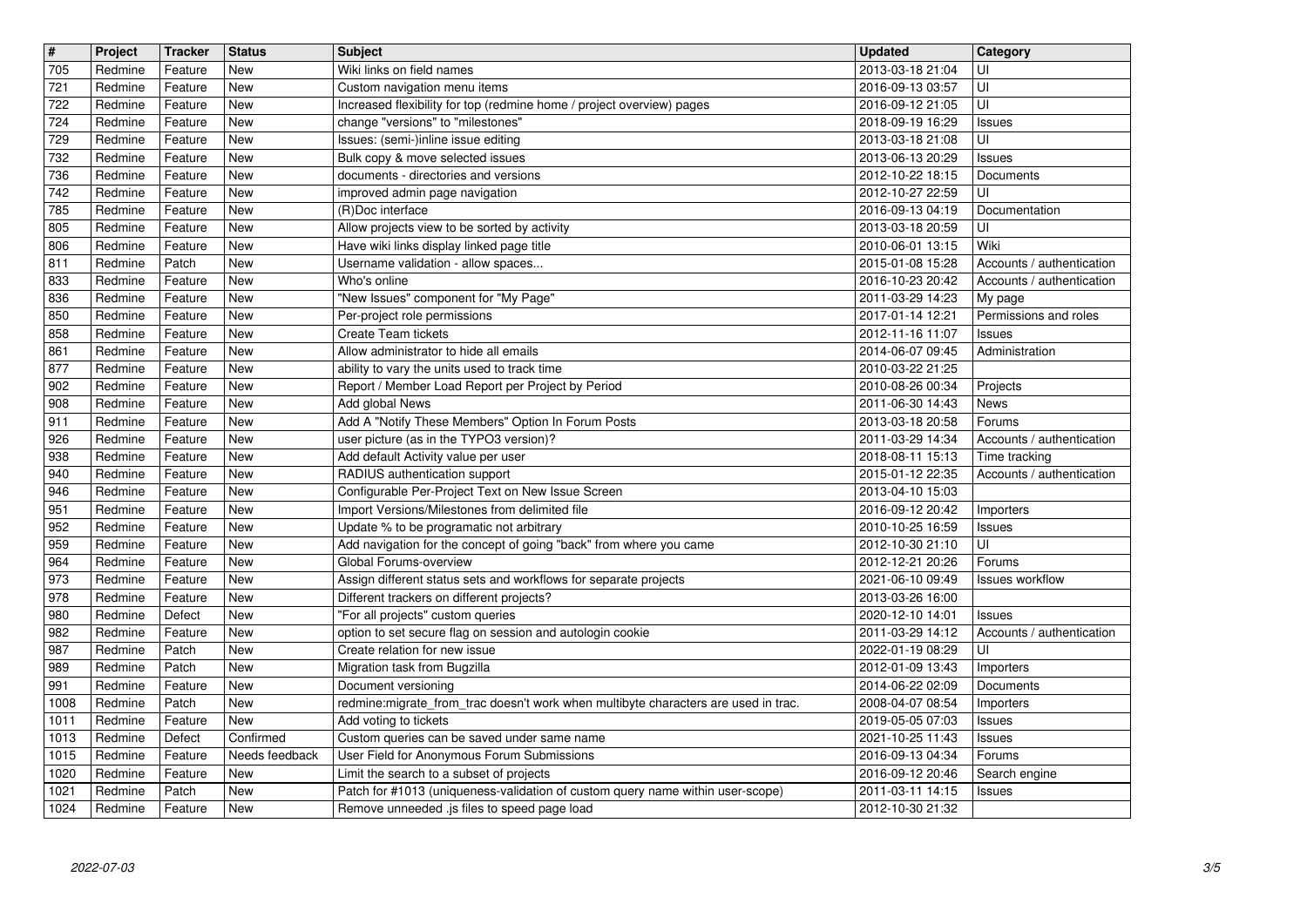| $\sqrt{t}$   | Project            | <b>Tracker</b>     | <b>Status</b>            | <b>Subject</b>                                                                                           | <b>Updated</b>                       | Category                                           |
|--------------|--------------------|--------------------|--------------------------|----------------------------------------------------------------------------------------------------------|--------------------------------------|----------------------------------------------------|
| 1036<br>1037 | Redmine<br>Redmine | Feature<br>Feature | New<br><b>New</b>        | Commit validation checking on comments<br><div> boxes for all UI elements</div>                          | 2012-05-03 08:02<br>2016-09-18 16:18 | <b>SCM</b><br>UI                                   |
| 1040         | Redmine            | Feature            | Reopened                 | Global wiki                                                                                              | 2021-05-04 11:28                     | UI                                                 |
| 1043<br>1059 | Redmine<br>Redmine | Feature<br>Patch   | New<br>New               | "My Calendar" page to show assigned items (patch incl)<br>Fully integrates svn/dav apache authentication | 2015-09-01 06:34<br>2011-03-24 07:28 | UI<br>SCM extra                                    |
| 1061         | Redmine            | Feature            | <b>New</b>               | Subversion per-directory access rights management from RedMine?                                          | 2012-06-27 15:23                     | SCM extra                                          |
| 1063<br>1069 | Redmine<br>Redmine | Feature<br>Feature | New<br>New               | repository auto-update should be called on opening activity<br>"Help" link should launch new page.       | 2013-03-18 17:28<br>2008-04-25 00:09 | <b>SCM</b><br>UI                                   |
| 1075         | Redmine            | Feature            | New                      | Wiki shared across sub-projects                                                                          | 2011-03-15 22:53                     | Wiki                                               |
| 1077         | Redmine            | Feature            | New                      | ICS view of Calendar                                                                                     | 2018-11-16 21:01                     | Feeds                                              |
| 1086<br>1087 | Redmine<br>Redmine | Feature<br>Feature | <b>New</b><br><b>New</b> | Fine grained permissions<br>Commenting system on wiki                                                    | 2022-06-01 08:56<br>2012-05-03 08:08 | Permissions and roles<br>Wiki                      |
| 1100         | Redmine            | Feature            | New                      | Custom Fields should have a Flag "Show in compressed Issueheader"                                        | 2011-03-29 14:25                     | Custom fields                                      |
| 1106<br>1113 | Redmine<br>Redmine | Feature<br>Feature | New<br>New               | Embedded repository images in the wiki<br>Link LDAP groups with user accounts                            | 2017-10-19 01:01<br>2017-03-21 22:09 | Wiki<br>Accounts / authentication                  |
| 1120         | Redmine            | Feature            | New                      | Add wiki format to link to a project module                                                              | 2016-09-13 07:09                     | Text formatting                                    |
| 1130<br>1133 | Redmine<br>Redmine | Feature<br>Feature | New<br><b>New</b>        | Work Breakdown Structure / EVM<br>Email to individuals not registered in Redmine                         | 2010-12-05 00:25<br>2010-09-03 19:51 | Projects<br><b>Issues</b>                          |
| 1137         | Redmine            | Feature            | New                      | Project version                                                                                          | 2012-10-27 23:09                     |                                                    |
| 1140<br>1142 | Redmine<br>Redmine | Feature            | New<br><b>New</b>        | Filtering using more than one instance of each field                                                     | 2017-11-05 07:50                     | Issues filter                                      |
| 1151         | Redmine            | Feature<br>Feature | New                      | CC list for issues<br>Open Links in New-Window                                                           | 2016-02-07 06:02<br>2017-06-14 15:49 | Email notifications<br>UI                          |
| 1157         | Redmine            | Feature            | Reopened                 | Gantt chart for a user across all projects                                                               | 2012-02-03 17:23                     | <b>Issues</b>                                      |
| 1158<br>1166 | Redmine<br>Redmine | Feature<br>Feature | New<br>New               | Polls<br>broadcast                                                                                       | 2017-02-04 06:40<br>2013-03-18 05:56 |                                                    |
| 1171         | Redmine            | Feature            | New                      | Add workflow for custom fields                                                                           | 2014-02-12 14:39                     | Custom fields                                      |
| 1175<br>1176 | Redmine<br>Redmine | Defect<br>Feature  | Confirmed<br><b>New</b>  | Empty diff page for binary files<br><b>Recurring Tasks</b>                                               | 2013-01-04 10:10<br>2017-11-21 16:41 | <b>SCM</b><br><b>Issues</b>                        |
| 1183         | Redmine            | Feature            | <b>New</b>               | add new tickets in the name of                                                                           | 2015-05-13 21:11                     | <b>Issues</b>                                      |
| 1187         | Redmine            | Feature            | <b>New</b>               | Relate a Wiki page to a project module.                                                                  | 2012-01-05 17:50                     | Wiki                                               |
| 1193<br>1195 | Redmine<br>Redmine | Feature<br>Feature | New<br>New               | Staff-only notes with Role-base access control<br>Membership logging                                     | 2019-05-16 12:52<br>2016-09-13 16:17 | Permissions and roles<br>Accounts / authentication |
| 1196         | Redmine            | Feature            | New                      | Add versioning for Files and Documents                                                                   | 2010-10-12 13:36                     | Projects                                           |
| 1208<br>1213 | Redmine<br>Redmine | Feature<br>Feature | New<br><b>New</b>        | Restructured text support for the wiki<br>Allow Slashes in wiki URLs                                     | 2013-12-19 04:10<br>2021-11-24 14:09 | Wiki<br>Wiki                                       |
| 1219         | Redmine            | Feature            | <b>New</b>               | Add an option to make RedCloth not use hard_breaks                                                       | 2008-07-03 11:50                     | Wiki                                               |
| 1224<br>1226 | Redmine<br>Redmine | Feature<br>Feature | New<br>New               | Import wiki pages from MediaWiki<br>query results on wiki pages                                          | 2016-09-19 17:37<br>2015-02-12 21:16 | Importers<br>Wiki                                  |
| 1232         | Redmine            | Feature            | <b>New</b>               | Referencing and fixing issues in commit messages                                                         | 2013-10-05 12:34                     | <b>SCM</b>                                         |
| 1233         | Redmine            | Feature            | New                      | change default homepage to My page                                                                       | 2022-06-16 07:29                     | UI                                                 |
| 1244<br>1246 | Redmine<br>Redmine | Feature<br>Feature | New<br>New               | Version dependency<br>Overview page of all projects in Redmine for every user                            | 2013-03-18 12:31<br>2016-09-12 20:55 | <b>Issues</b><br>Projects                          |
| 1255         | Redmine            | Feature            | New                      | Add "Send a Reminder" Feature to issues                                                                  | 2013-03-18 05:37                     | Issues                                             |
|              |                    |                    |                          |                                                                                                          |                                      |                                                    |
|              |                    |                    |                          |                                                                                                          |                                      |                                                    |
|              |                    |                    |                          |                                                                                                          |                                      |                                                    |
|              |                    |                    |                          |                                                                                                          |                                      |                                                    |
|              |                    |                    |                          |                                                                                                          |                                      |                                                    |
|              |                    |                    |                          |                                                                                                          |                                      |                                                    |
|              |                    |                    |                          |                                                                                                          |                                      |                                                    |
|              |                    |                    |                          |                                                                                                          |                                      |                                                    |
|              |                    |                    |                          |                                                                                                          |                                      |                                                    |
|              |                    |                    |                          |                                                                                                          |                                      |                                                    |
|              |                    |                    |                          |                                                                                                          |                                      |                                                    |